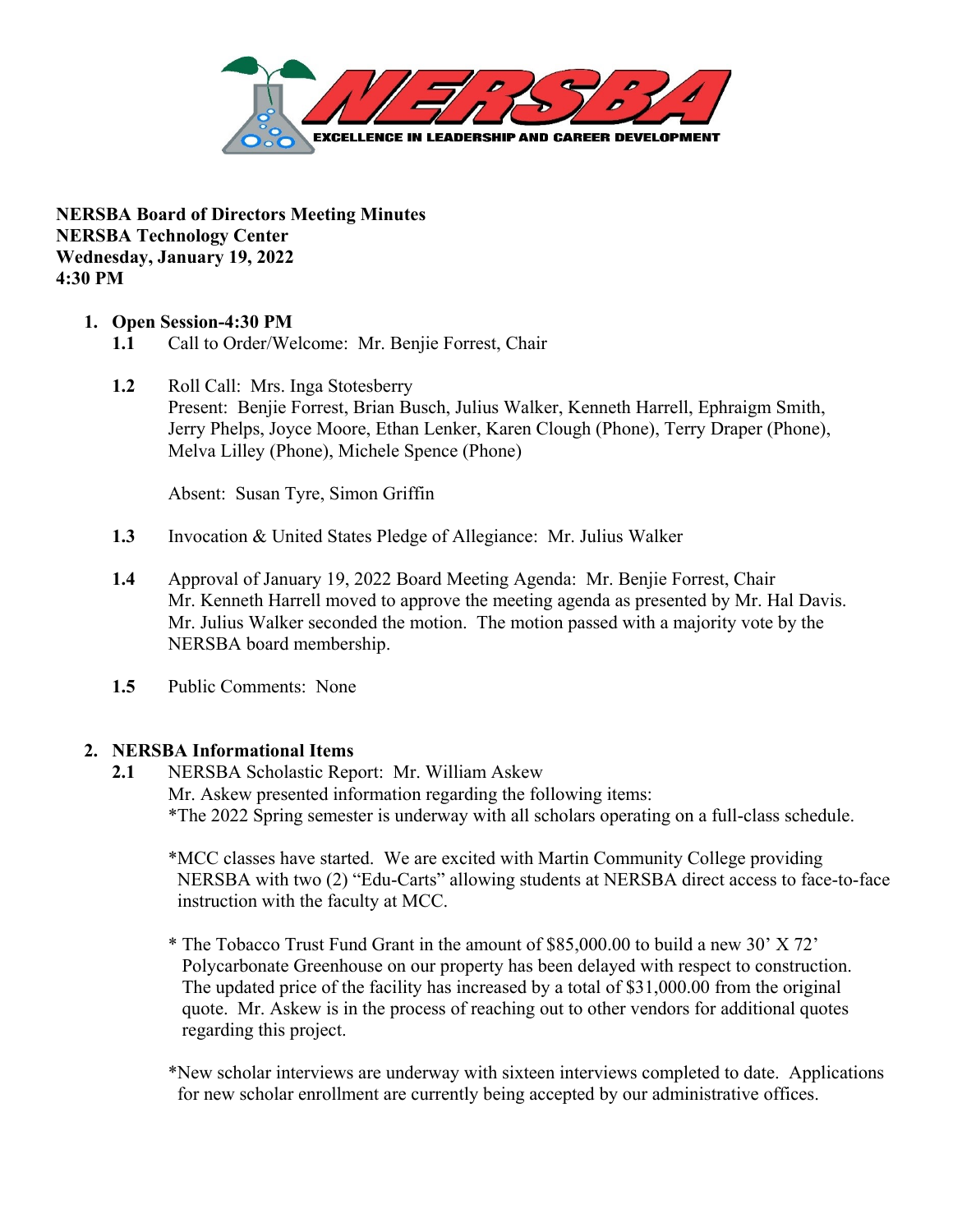\*COVID scholar exposures continue to impact our operational schedules. Mr. Askew reported that NERSBA operated on a virtual schedule from Tuesday, January 11<sup>th</sup> through Wednesday, January 19<sup>th</sup> due to COVID-related issues.

## **2.2 NERSBA FFA Alumni Organization: Mr. William Askew**

Mr. Askew informed the board that our FFA Alumni met on January 6<sup>th</sup> and elected new officers as noted below:

 Kim Peele, President April Rouse, Vice President Jennifer Taylor, Secretary Lisa Respess, Treasurer

The chapter membership discussed a number of goals to attain during the calendar year.

# **2.3 NERSBA Board Policy Manual Updates: Mr. Hal Davis**

Mr. Davis noted that he was working with Dr. Larry Price to update our policy manual for the 2022-2023 academic school year. Our policy manual was formally approved by our board in May of 2019 with a number of legislative policies and mandates that need to be updated in our current policy outline.

# **2.4 NERSBA 2022-2023 Academic Calendar Planning: Mr. Hal Davis**

Mr. Davis reported that work has started with the development of a proposed academic calendar for the 2022-2023 NERSBA academic calendar. Mr. Davis plans to have a preliminary draft calendar for the boards' review during the February board meeting.

### **3. NC East Alliance Presentation: Mr. Vann Rogerson, President**

Mr. Vann Rogerson, Bruce Middleton and Todd Borghesani from the NCEast Alliance addressed the board noting the many highlights from their organization on topics including: (Presentation copy)

- Transform Professional Learning using a collective impact approach through the development of an "Industry in Schools Academy."
- A Regional Wide Professional Learning Program in eastern North Carolina as a potential STEM East Network and NC East Alliance Initiative
- The Regional Mission and Vision of NCEast Alliance
- Working With Correlate Groups
- Transforming Industry Opportunities into Student Experiences, Bridging Industry with Pedagogical Expertise
- Creating a Regional Human Library
- Measuring Success

Mrs. Joyce Moore moved to move forward with the development of a partnership between NERSBA and the NCEast Alliance as outlined Dr. Brian Busch seconded the motion. The motion passed with a majority vote by the NERSBA board membership.

Mr. Benjie Forrest signed a letter of Intent for a Strategic Partnership for Developing the Eastern North Carolina Smart AG Alliance on behalf of our NERSBA board of directors.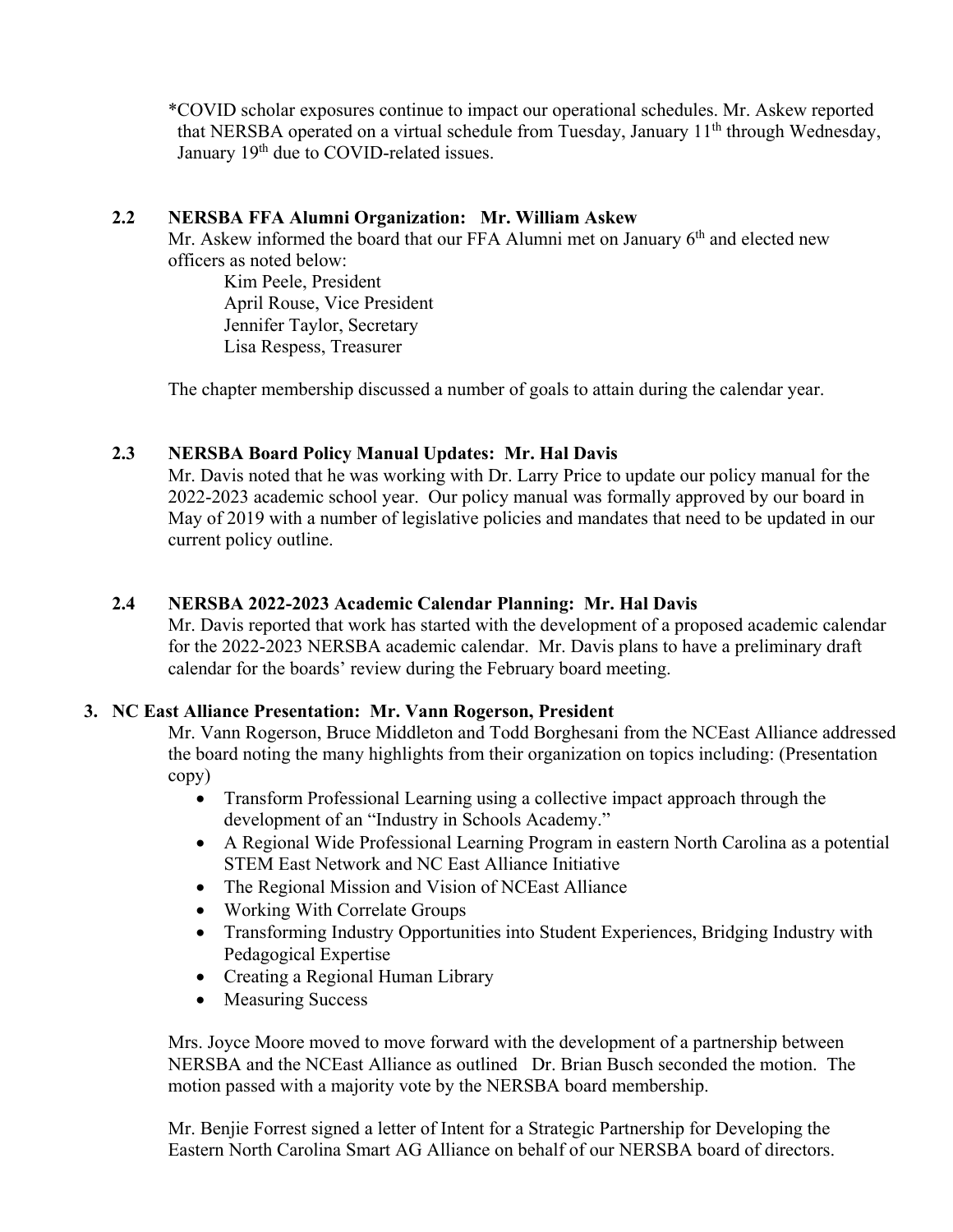### **4.0 NERSBA Financial Report**

**4.1** NERSBA Fiscal Update and NERSBA 2021-2022 Fiscal Budget Proposal: Mrs. Debra Baggett Mrs. Baggett presented the budget resolution for the 2021-2022 academic calendar (packet provided) which included the following points.

\*Average Daily Membership Funding is based on 162 students

 \*Budget by Fund State \$1,697,891.20 Local \$285,438.89 Federal-IDEA \$214,526.69 G-5 \$39,282.00 Total Budget: \$2,237,138.78

 \*Comparison from the 2020-2021 to 2021-2022 Budget indicates a decrease in the amount of \$183,191.22 in state appropriations.

\*Fund Balance appropriated of \$25,000.00 for the 2021-2022 year.

\*Budget by Purpose

 (5000) Instructional \$1,669,483.47 (6000) Supporting \$557,474.21 (8000) Non Programmed \$10,181.10 Total Budget: \$2,237,138.78

 After discussion from respective board members, Mr. Jerry Phelps moved to adopt and approve the NERSBA Budget Resolution for the 2021-2022 school year as presented by Mrs. Debra Baggett. With no further debate, the board voted to approve the resolution by a majority vote.

### **5.0 NERSBA Action Items**

- **5.1** Approval of December 2021 Board Meeting Minutes: Mr. Benjie Forrest, Chair Mr. Ephraigm Smith moved to approve the December 2021 board meeting minutes as presented by Mr. Davis. Dr. Ethan Lenker seconded the motion. The motion passed with a majority vote by the NERSBA board membership.
- **5.2** NERSBA COVID-19 Protocols/Scholastic Plan to Promote Instruction (training bonus) Mr. Hal Davis provided a document outlining above.

### **\*COVID 19 Protocols:**

Mr. Ephraigm Smith moved to accept giving Mr. Davis/Mr. Askew the authority to make decisions due to COVID issues until the next February 16, 2022 board meeting. Mrs. Joyce Moore seconded the motion. The motion passed with a majority vote by the NERSBA board membership.

#### **\*Mitigation of Learning Loss Plan (training bonus)**

Mrs. Joyce Moore moved to approve the addendums and faculty professional development and training presented by Mr. Davis. Mr. Ephraigm Smith seconded the motion. The motion passed with a majority vote by the NERSBA board membership.